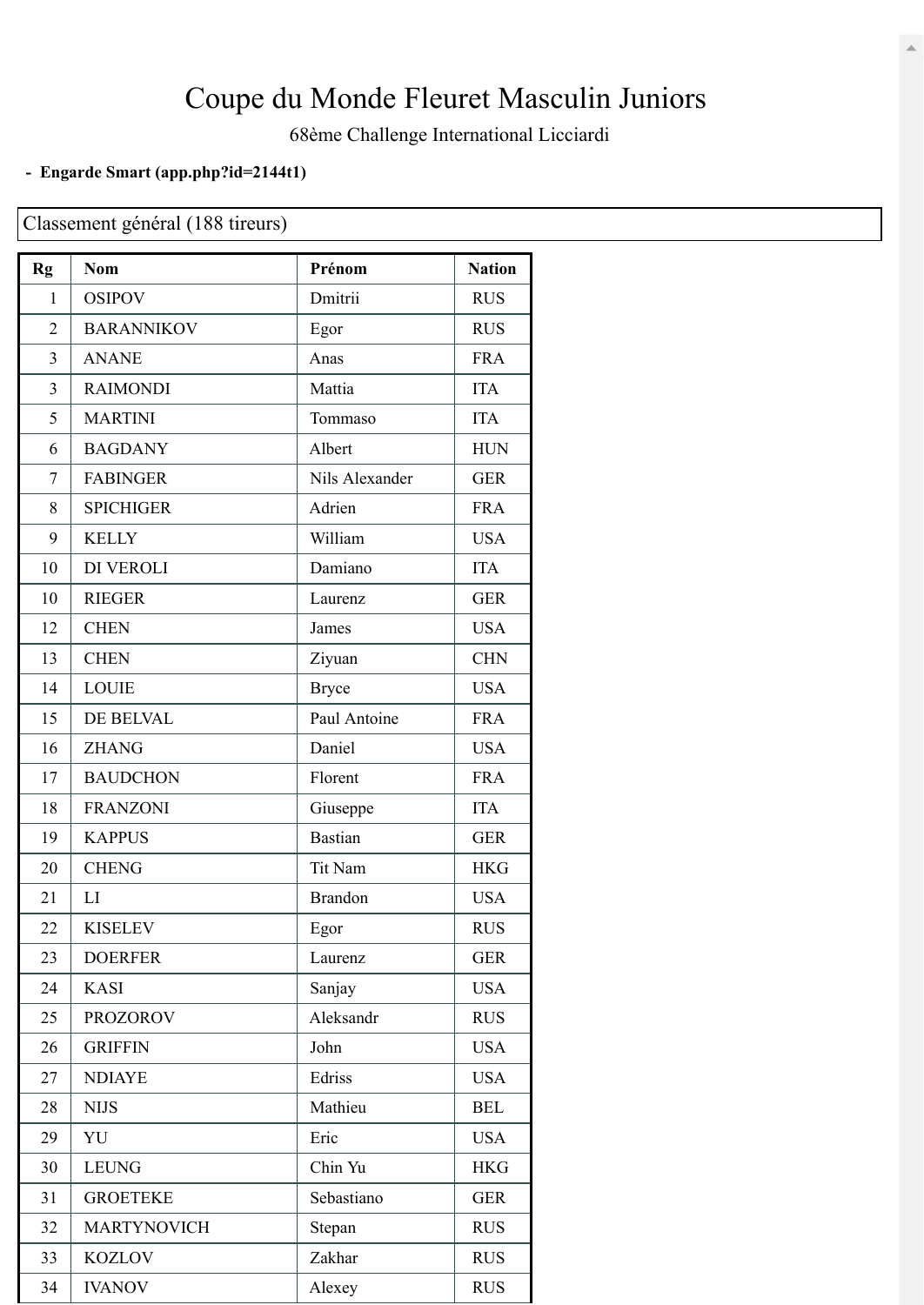| 35 | <b>IACOMONI</b>     | Matteo         | <b>ITA</b> |
|----|---------------------|----------------|------------|
| 36 | <b>CRIST</b>        | Numa           | <b>FRA</b> |
| 37 | <b>ROBSON</b>       | Samuel Elijah  | <b>SGP</b> |
| 38 | <b>FAUL</b>         | Paul Luca      | <b>GER</b> |
| 39 | <b>PODRALSKI</b>    | Adam           | POL        |
| 40 | <b>KASKOW</b>       | Piotr          | POL        |
| 41 | <b>CASTANIE</b>     | Valerian       | <b>FRA</b> |
| 42 | <b>LESKOVAC</b>     | Janko          | <b>CRO</b> |
| 43 | <b>KUCHTA</b>       | Leopold Marc   | <b>SVK</b> |
| 44 | <b>XIAO</b>         | Enoch          | <b>USA</b> |
| 45 | <b>EL RHAZZOULY</b> | Amir           | <b>MAR</b> |
| 46 | <b>BALINT</b>       | Almos          | <b>HUN</b> |
| 47 | <b>LIAO</b>         | Jun Heng       | <b>USA</b> |
| 48 | <b>BUDAHAZY</b>     | Ambrus         | <b>HUN</b> |
| 48 | <b>ZAINULLIN</b>    | Marat          | <b>RUS</b> |
| 50 | <b>GUILLAUME</b>    | Jean           | <b>FRA</b> |
| 51 | <b>LIEBSCHER</b>    | David          | <b>GER</b> |
| 52 | HELMY-COCOYNACQ     | Adrien         | <b>FRA</b> |
| 53 | STENBECK-SCHIAVO    | Dario          | <b>GBR</b> |
| 54 | <b>LOMBARDI</b>     | Giulio         | <b>ITA</b> |
| 55 | <b>KARLSEN</b>      | Jonas Benjamin | <b>DEN</b> |
| 56 | <b>BESNAULT</b>     | Jean-Charles   | <b>FRA</b> |
| 57 | DE BELVAL           | Jean-Baptiste  | <b>FRA</b> |
| 58 | <b>HORN NIELSEN</b> | Christopher    | <b>DEN</b> |
| 59 | <b>ALKIS</b>        | Can            | <b>TUR</b> |
| 60 | <b>FINSTERBUSH</b>  | Ori            | <b>ISR</b> |
| 61 | <b>KWIATKOWSKI</b>  | Mateusz        | POL        |
| 62 | <b>RHYS POLLITT</b> | Rafael         | <b>GBR</b> |
| 63 | <b>ESPINOZA</b>     | Joaquin        | <b>PER</b> |
| 64 | <b>WILLIAMS</b>     | David          | <b>GBR</b> |
| 65 | <b>LONSDALE</b>     | William        | <b>GBR</b> |
| 66 | <b>CHAGNON</b>      | Eliot          | <b>FRA</b> |
| 67 | <b>TORO</b>         | Alejandro      | <b>PUR</b> |
| 68 | <b>COOK</b>         | Jaimie         | <b>GBR</b> |
| 69 | <b>ZABALA</b>       | Juan           | <b>ESP</b> |
| 70 | <b>ABDELJALIL</b>   | Wael           | <b>FRA</b> |
| 71 | <b>GARCIA MUR</b>   | Adria          | <b>ESP</b> |
| 72 | <b>ARNDT</b>        | Justin         | <b>GER</b> |
| 73 | <b>CETINEL</b>      | Baha Baykal    | <b>TUR</b> |
| 74 | <b>MACHEK</b>       | Vincze         | <b>HUN</b> |
| 75 | <b>ASK</b>          | Henri          | <b>SWE</b> |
| 76 | <b>MADY</b>         | Yahia          | EGY        |
| 77 | <b>MORINI</b>       | Matteo         | <b>ITA</b> |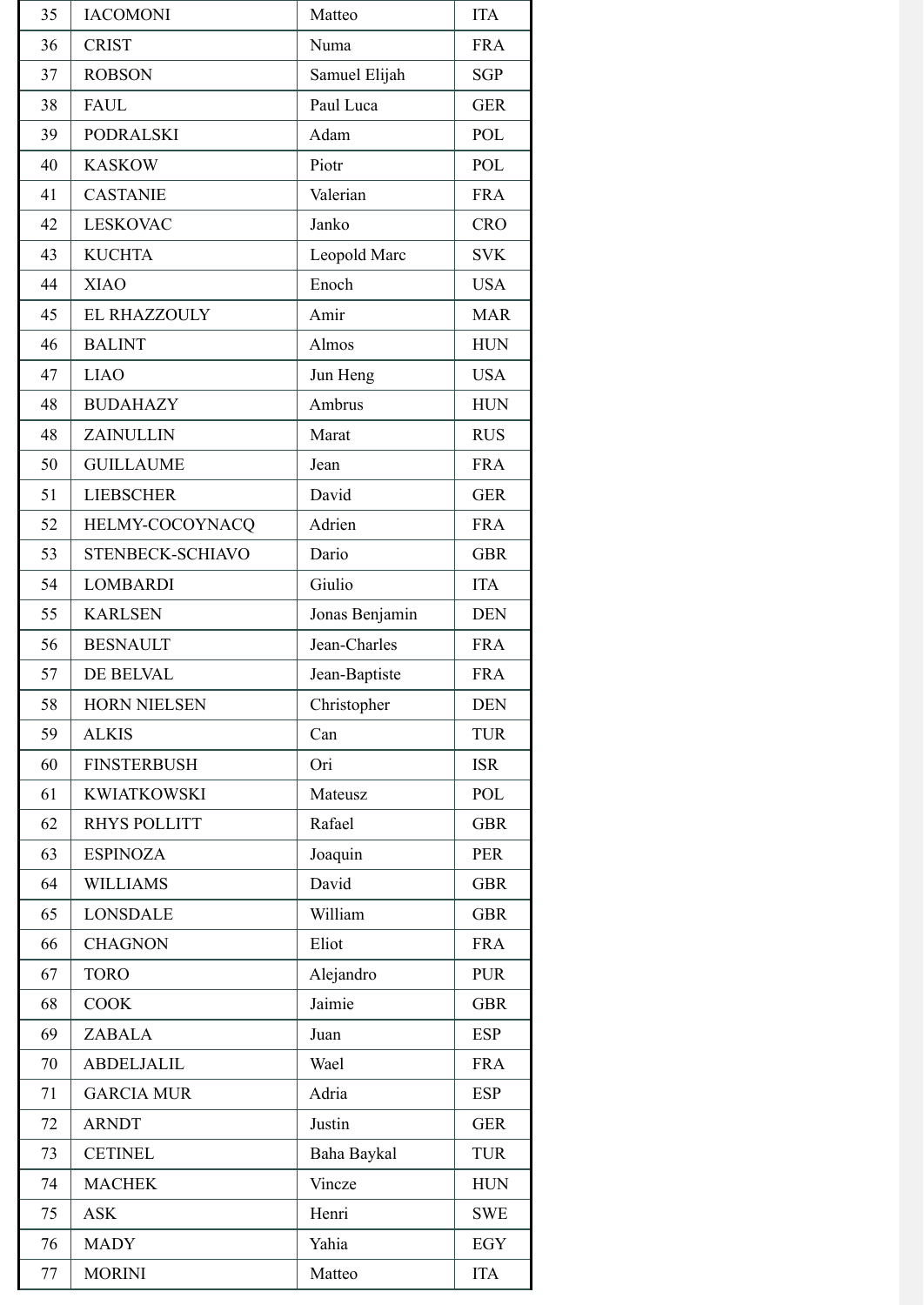| 78  | <b>MIHALYI</b>       | Andor Istvan      | <b>HUN</b> |
|-----|----------------------|-------------------|------------|
| 79  | <b>KIM</b>           | Nicholas          | <b>USA</b> |
| 80  | <b>LEONARD</b>       | Alexandre         | <b>BEL</b> |
| 81  | <b>GYORGY</b>        | Bendeguz          | <b>SVK</b> |
| 82  | <b>DIESTELKAMP</b>   | <b>Niklas</b>     | <b>GER</b> |
| 82  | <b>LISOVYI</b>       | Bohdan            | <b>UKR</b> |
| 84  | <b>FOUDA</b>         | Youssef           | <b>EGY</b> |
| 85  | <b>PACHECO</b>       | Ricardo           | <b>BRA</b> |
| 86  | RAMIREZ LARENA       | Alejandro         | <b>ESP</b> |
| 87  | <b>UNIYAL</b>        | <b>Nils</b>       | <b>SWE</b> |
| 88  | <b>WALET</b>         | Koen              | <b>NED</b> |
| 89  | <b>GINDA</b>         | Piotr             | POL        |
| 90  | <b>SOSNOV</b>        | David             | <b>GBR</b> |
| 91  | <b>PRADEL</b>        | Louis             | <b>FRA</b> |
| 92  | <b>TAN</b>           | Raphael Juan Kang | <b>SGP</b> |
| 93  | <b>ISOLANI</b>       | Gregorio          | <b>ITA</b> |
| 94  | <b>MLICKI</b>        | Szymon            | POL        |
| 95  | <b>MENEZES</b>       | Duarte            | <b>POR</b> |
| 96  | <b>DIAZ ESCALONA</b> | Mario             | <b>ESP</b> |
| 97  | <b>PAWSKI</b>        | Alan              | POL        |
| 98  | PERESSINI TORREGROSA | Esteban           | <b>ESP</b> |
| 99  | <b>CHOY</b>          | Lucas Brendan     | <b>HKG</b> |
| 100 | <b>PIRK</b>          | Akos              | <b>SVK</b> |
| 101 | <b>CEDERGREN</b>     | Axel              | <b>SWE</b> |
| 101 | <b>KOTEK</b>         | Jakub             | POL        |
| 101 | <b>TOLBA</b>         | Abdelrahman       | EGY        |
| 101 | <b>TUNCER</b>        | Poyraz            | <b>TUR</b> |
| 105 | <b>JARVIE</b>        | Lachlan           | <b>GBR</b> |
| 105 | <b>PROSSOR</b>       | Woser             | <b>GBR</b> |
| 107 | <b>HURST</b>         | Jake              | <b>GBR</b> |
| 108 | <b>BODO</b>          | Peter Zsombor     | <b>HUN</b> |
| 108 | <b>PIOSIK</b>        | Dawid             | POL        |
| 110 | <b>LANCARIC</b>      | <b>Branislav</b>  | <b>SVK</b> |
| 110 | LOO                  | Keyon             | <b>SGP</b> |
| 112 | <b>DIJKSTRA</b>      | Michael           | <b>NED</b> |
| 112 | <b>JONES</b>         | Maxwell           | <b>GBR</b> |
| 114 | <b>KROCKEL</b>       | Emil              | <b>SWE</b> |
| 115 | MAZLUMOGLU           | <b>Batuhan</b>    | <b>TUR</b> |
| 116 | ZSIGMOND             | Daniel            | <b>HUN</b> |
| 117 | <b>ELIAZ</b>         | Adam              | <b>ISR</b> |
| 118 | <b>FAZEKAS</b>       | Arpad             | <b>SVK</b> |
| 119 | DE CRISTOFARO        | Mattia            | <b>ITA</b> |
| 120 | <b>EYUPOGLU</b>      | Alp               | <b>TUR</b> |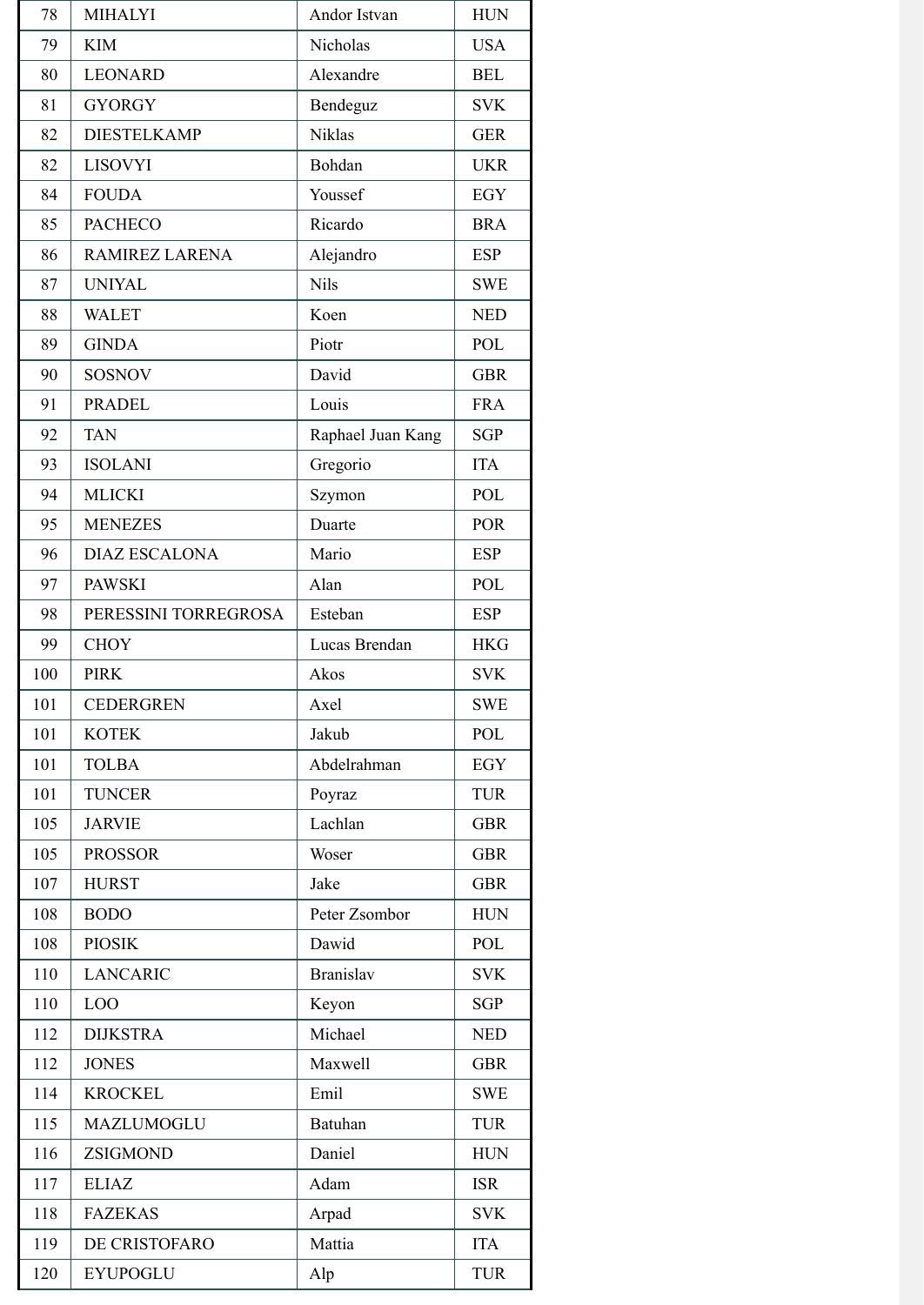| 121 | <b>CUFADAR</b>       | Mustafa Burak  | <b>TUR</b> |
|-----|----------------------|----------------|------------|
| 121 | <b>HUMEN</b>         | Pavlo          | <b>UKR</b> |
| 123 | <b>LARDY</b>         | Gautier        | <b>FRA</b> |
| 123 | <b>PROSOLI</b>       | Lovro          | <b>CRO</b> |
| 125 | <b>ABIDI</b>         | Neil           | <b>FRA</b> |
| 125 | <b>SPOLJAR</b>       | Borna          | <b>CRO</b> |
| 127 | <b>LEMBERGER</b>     | Eitan          | <b>ISR</b> |
| 128 | <b>BODNAR</b>        | Myhailo        | <b>UKR</b> |
| 129 | SOH                  | Julian         | <b>SGP</b> |
| 130 | <b>KORKMAZ</b>       | Alp Tuna       | <b>TUR</b> |
| 131 | <b>LASIC</b>         | Vigo           | <b>CRO</b> |
| 131 | <b>PACHOLCZYK</b>    | Szymon         | POL        |
| 133 | <b>BENYUS</b>        | Andras         | <b>HUN</b> |
| 133 | <b>CUNAT</b>         | Sabin          | <b>FRA</b> |
| 135 | <b>HOFFMANN</b>      | <b>Nils</b>    | <b>GER</b> |
| 135 | <b>MION</b>          | Lorenzo        | <b>BRA</b> |
| 137 | <b>SEZER</b>         | Tan            | <b>TUR</b> |
| 138 | <b>SACHARCZUK</b>    | <b>Bartosz</b> | POL        |
| 139 | <b>LEYNEN DUBUS</b>  | Victor         | <b>BEL</b> |
| 139 | ZANARDO              | Andrea         | <b>ITA</b> |
| 141 | <b>OSSAMA</b>        | Abdelrhman     | EGY        |
| 142 | <b>NAWAR</b>         | Suhayl         | <b>NED</b> |
| 143 | <b>JOEMRATI</b>      | Ashwan         | <b>NED</b> |
| 144 | <b>MARCOS PERAL</b>  | Alvaro         | <b>ESP</b> |
| 145 | <b>FELLAH</b>        | Dani-Adam      | <b>ALG</b> |
| 146 | <b>MAKK</b>          | <b>Balazs</b>  | <b>HUN</b> |
| 147 | <b>HENDAWY</b>       | Ahmed          | EGY        |
| 148 | <b>LAZARENKO</b>     | Ievgen         | <b>UKR</b> |
| 149 | <b>LAVALLEE</b>      | Damien         | <b>BEL</b> |
| 150 | <b>DONAGHUE</b>      | Joe            | <b>GBR</b> |
| 150 | <b>PAYELLE</b>       | Theophane      | <b>FRA</b> |
| 152 | <b>MAN</b>           | Koen           | <b>NED</b> |
| 153 | <b>PENMAN</b>        | Callum         | <b>GBR</b> |
| 153 | <b>TABAJDI</b>       | Zsombor        | <b>HUN</b> |
| 155 | <b>GEUDVERT</b>      | Oscar          | <b>BEL</b> |
| 156 | <b>DAHAN</b>         | Yali Eliyahu   | <b>ISR</b> |
| 156 | <b>DIAZ HIGUERAS</b> | Luis           | <b>ESP</b> |
| 158 | <b>SPAMPINATO</b>    | Francesco      | <b>ITA</b> |
| 159 | <b>THORBEK</b>       | Julius Manz    | <b>DEN</b> |
| 160 | <b>GLASSON</b>       | Joseph         | <b>AUS</b> |
| 160 | <b>SARMANY</b>       | Zoltan         | <b>SVK</b> |
| 160 | <b>SUSDORF</b>       | Guillaume      | <b>FRA</b> |
| 163 | <b>JUDD</b>          | Mehta          | CAM        |